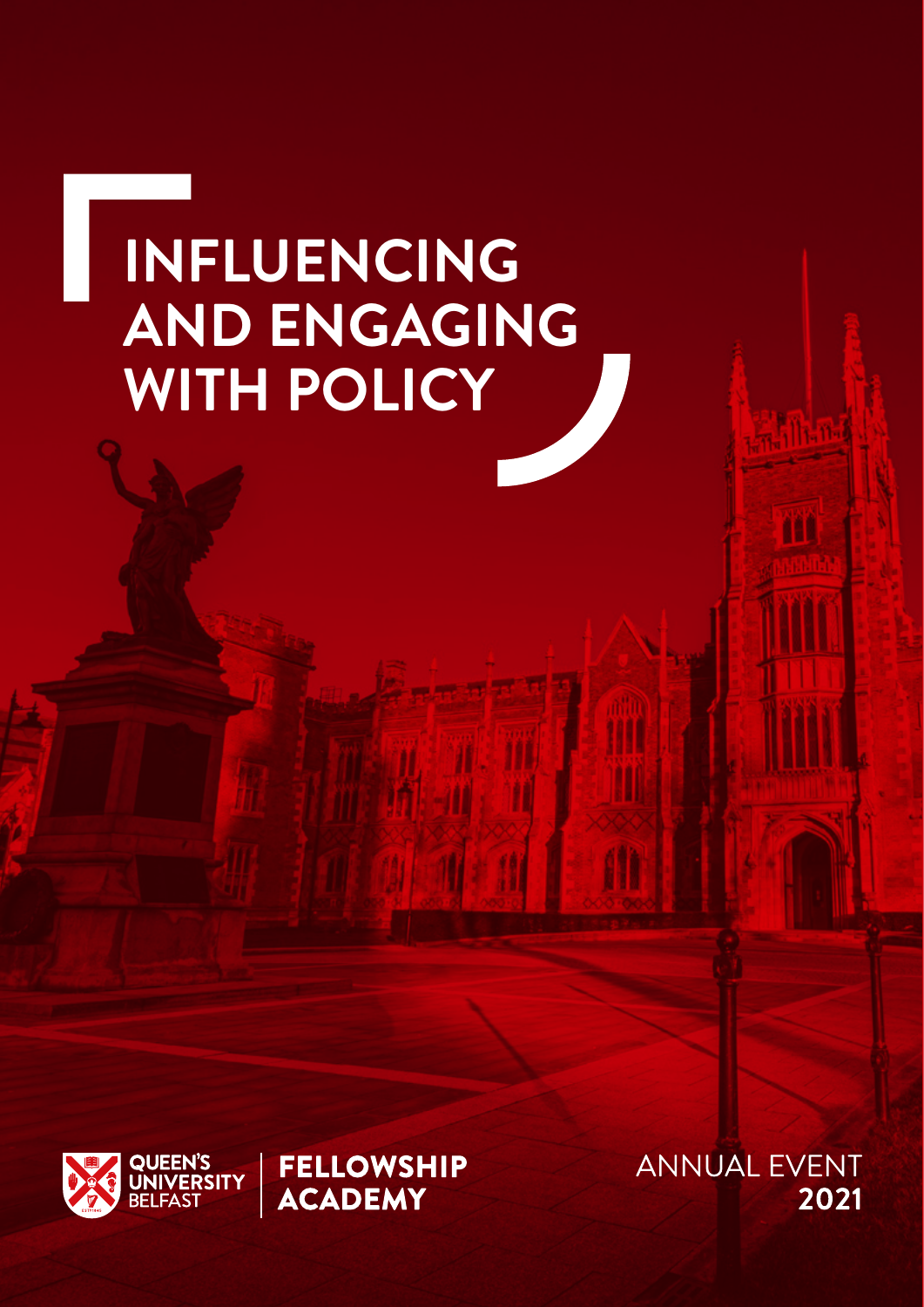# J΄S

## FELLOWSHIP ACADEMY ANNUAL EVENT 2021: **INFLUENCING AND ENGAGING WITH POLICY**

Join us on **Tuesday 15th June 2021, 2.30pm-4.00pm** for our annual event. This will be a virtual event via Microsoft Live Events.

The event is open to all although **pre-registration to attend is required here:**

### **REGISTER NOW**

If you are unable to access the link via the button above, please visit [go.qub.ac.uk/FellowshipAcademy15June](https://www.eventbrite.co.uk/e/fellowship-academy-annual-event-2021-influencing-and-engaging-with-policy-tickets-156112854751) Queen's Fellowship Academy, launched in January 2020, provides early career researchers with developmental opportunities to support their growth as future research leaders and influencers. The Academy hosts an annual event, this year's theme is Influencing and Engaging with Policy.

Professor Graeme Reid, Professor of Science and Research Policy, University College London, will deliver a keynote address on Academic Research and Public Policy, with Professor Emma Flynn, Pro-Vice Chancellor Research & Enterprise hosting the event. Further contributors include Queen's academics, Professors Laura Lundy and Maria Lohan, presenting on their own personal perspectives and experiences of applying their research to influence policy. The event concludes with a roundtable discussion on the importance of research in influencing policy and policy makers, chaired by Academy Fellow, Dr Clara Fischer.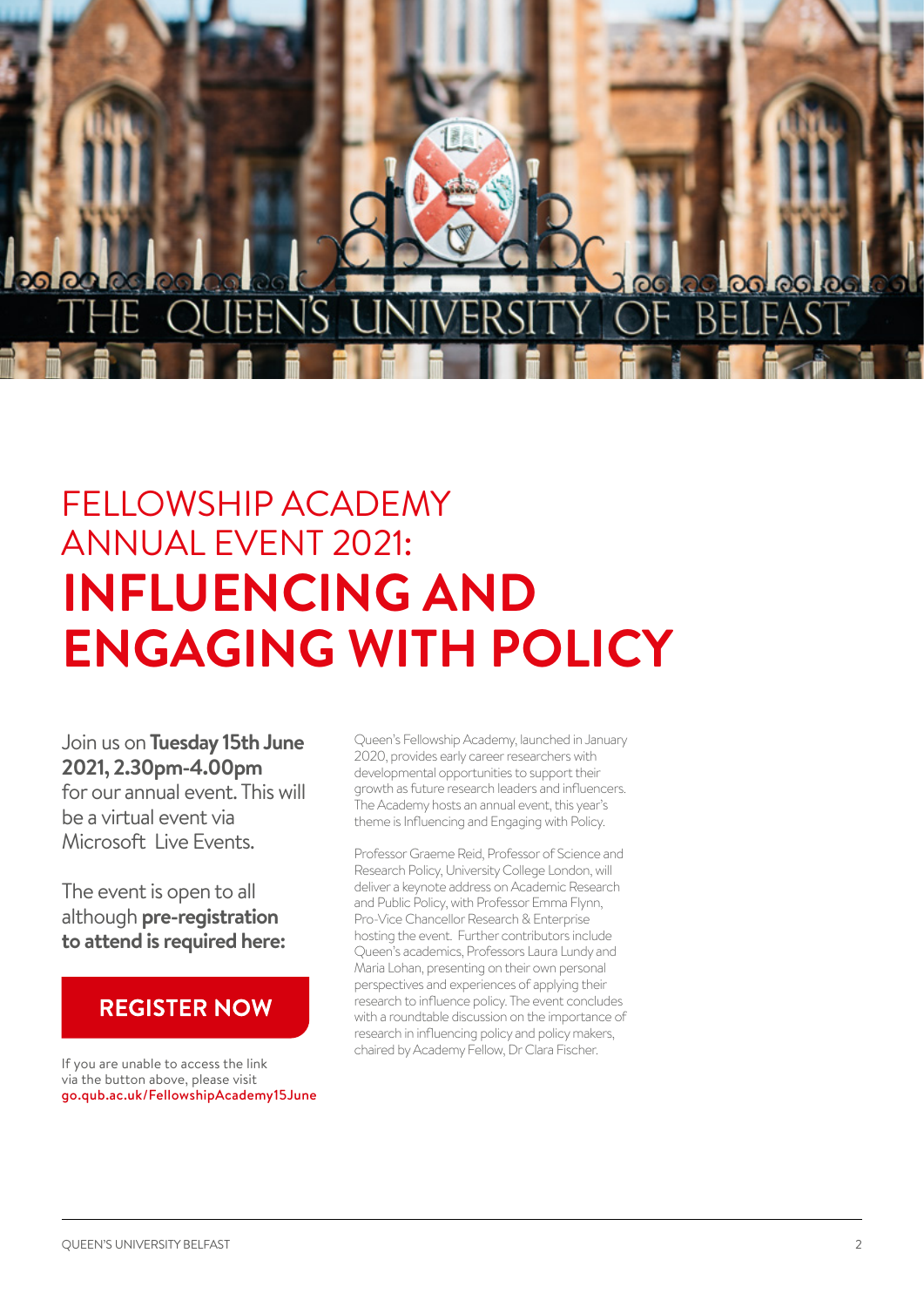## **EVENT OVERVIEW**

### **Welcome**

Professor Emma Flynn Pro Vice-Chancellor Research and Enterprise

## **Why is policy important?**

James Dillon (Research Impact Manager) and Kevin Fearon (Business Alliance Manager), Research & Enterprise, Queen's University Belfast

#### Keynote Address:

## **Academic Research and Public Policy**

Professor Graeme Reid Professor of Science and Research Policy, UCL

#### Synopsis:

The Covid pandemic has put academic-policy relations under a spotlight. Eminent scientists and researchers appear daily on prime time news programmes, often alongside senior politicians. Meanwhile, public policy in areas such as climate change, economic development, public health, food safety, agriculture and behavioural change already reflect extensive advice from the research community.

How does research evidence contribute to policy development? How should academic researchers aim to engage in public policy in practice? What realistic expectations should accompany that engagement? What does success look like?

Graeme Reid will share personal experiences and observations from a career at the interface between research and policy.

### **Queen's Academics: Influencing Policy and Policymakers**

Professor Laura Lundy School of Social Sciences, Education and Social Work

Professor Maria Lohan School of Nursing and Midwifery

### **Roundtable Discussion**

Chaired by Dr Clara Fischer with Professor Graeme Reid, Professor Laura Lundy and Professor Maria Lohan

For further information on the Fellowship Academy

**CLICK HERE** 

Alternatively, you can visit **[go.qub.ac.uk/FellowshipAcademy](https://www.qub.ac.uk/directorates/HumanResources/fellowships-at-queens/fellowship-academy/)**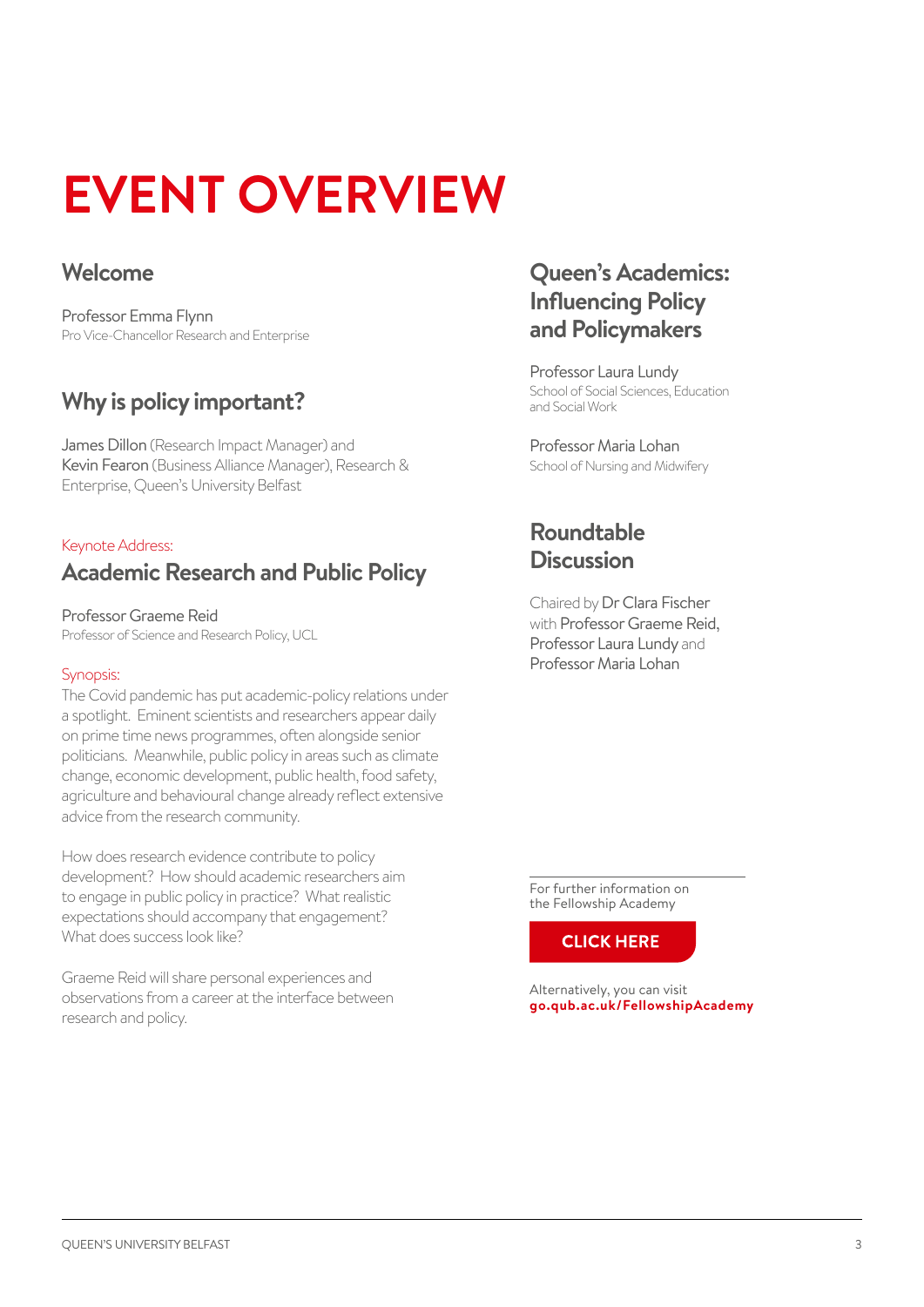## **SPEAKER PROFILES**



#### **PROFESSOR EMMA FLYNN**

Professor Emma Flynn is the Pro Vice-Chancellor for Research and Enterprise at Queen's University and is responsible for enhancing the University's high-performing and innovative research environment.

She also cultivates and advances effective relationships and collaborations with key institutional partners, including funders, government, health bodies, businesses and charities at regional, national and international level. Emma is a leader in her research field – developmental and comparative psychology – with multiple international and inter-disciplinary collaborations. Her core research concern is how humans acquire their culture, and how culture changes.



#### **PROFESSOR GRAEME REID**

Graeme Reid is Professor of Science and Research Policy at UCL and has spent most of his career at the interface between science and government, working in the Business Department, the Cabinet Office and HM Treasury.

In preparation for Brexit, Graeme and Sir Adrian Smith advised the UK Science Minister on frameworks for international collaboration in R&D. Government published their report in 2019. Graeme advised the House of Lords Science and Technology Committee during their extensive inquiries into Brexit and, more recently, industrial strategy. He led research policy reviews for the Scottish Funding Council, Welsh Government and Universities Wales. Graeme is a member of the Council of Research England, one of nine Councils of UK Research and Innovation. He is on the Board of the National Physical Laboratory and Chair of NPL's Science and Technology Advisory Council. He is strategic advisor to the National Centre for Universities and Business.

He is a Fellow of the Royal Society of Edinburgh, a Chartered Engineer, a Fellow of the Institute of Physics and a Fellow of the Institution of Engineering and Technology.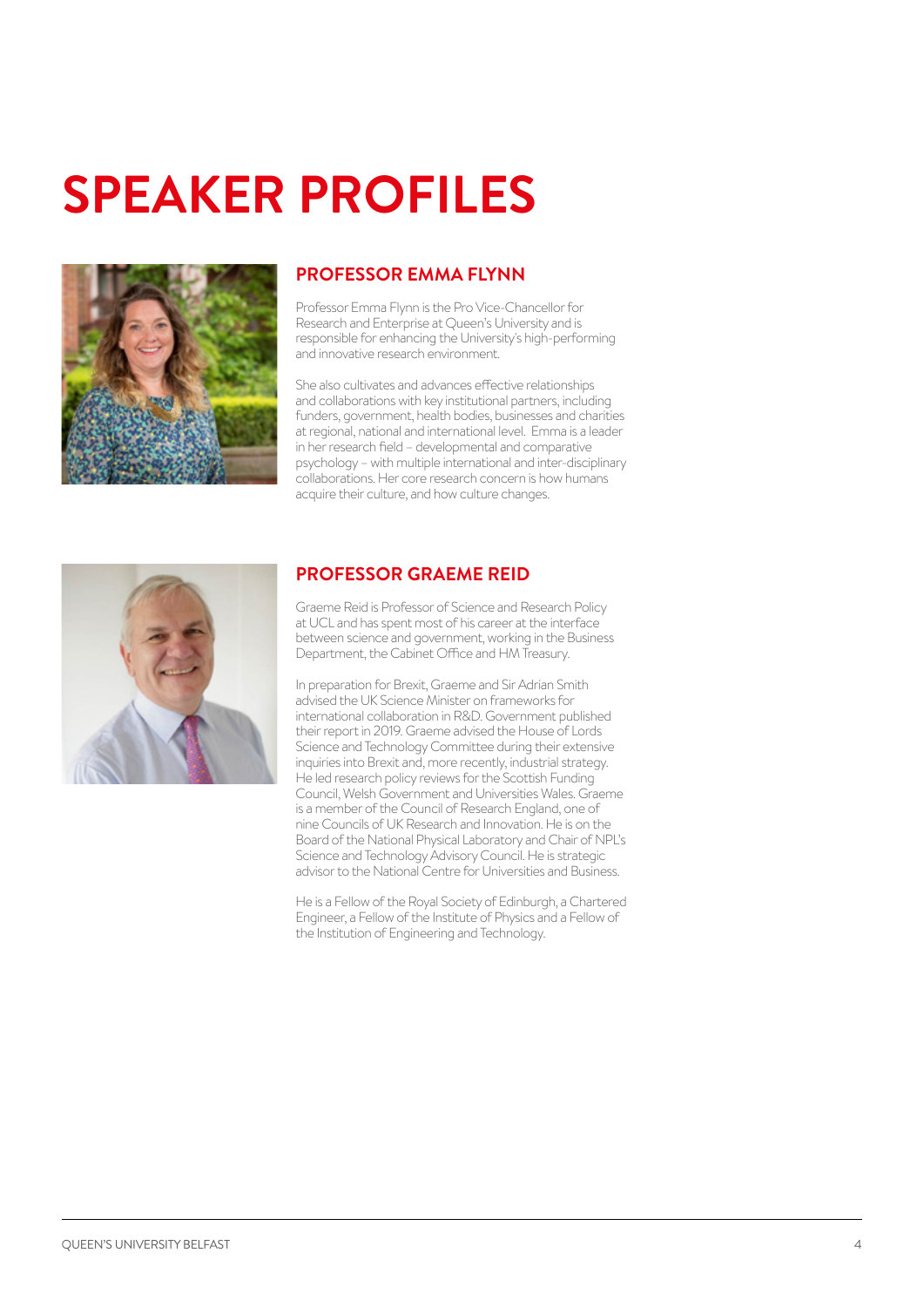

#### **PROFESSOR LAURA LUNDY**

Laura Lundy is Co-Director of the Centre for Children's Rights and a Professor of Education Law and Children's Rights in the School of Social Sciences, Education and Social Work at Queen's University, Belfast. She is co-Editor in Chief of the International Journal of Children's Rights. Her expertise is in law and human rights with a particular focus on children's right to participate in decision-making and education rights. Her 2007 paper in the British Educational Research Journal, "'Voice' is not enough" is one of the most highly cited academic papers in BERJ and on children's rights ever. The model of children's participation it proposes (based on four key concepts - Space, Voice, Audience and Influence) is used extensively in scholarship and practice.

The "Lundy model" has been adopted by numerous national governments and public bodies as well as international organisations including the European Commission, World Health Organisation, UNICEF and World Vision.



#### **PROFESSOR MARIA LOHAN**

Maria Lohan is Professor of Social Science and Health at Queen's University Belfast (School of Nursing and Midwifery) and Fellow of the Centre for Evidence and Social Innovation). She has led multi-disciplinary, multiinstitutional teams conducting systematic reviews and designing and evaluating complex interventions to improve sexual & reproductive and maternal & child health, with a specialist focus on male engagement.

She is currently a consultant with the World Health Organisation's Department of Reproductive Health and Research and Human Reproduction Programme (the UNDP/UNFPA/UNICEF/WHO/World Bank Special Programme of Research, Development and Research Training in Human Reproduction).



#### **DR CLARA FISCHER**

Dr Clara Fischer works in the areas of social and political theory, feminist theory, and gender politics. She is a Vice-Chancellor Illuminate Fellow at the School of History, Anthropology, Philosophy and Politics at Queen's University Belfast. Her current research is on gender, emotion, and public policy, with a focus on "women and the politics of crisis.'